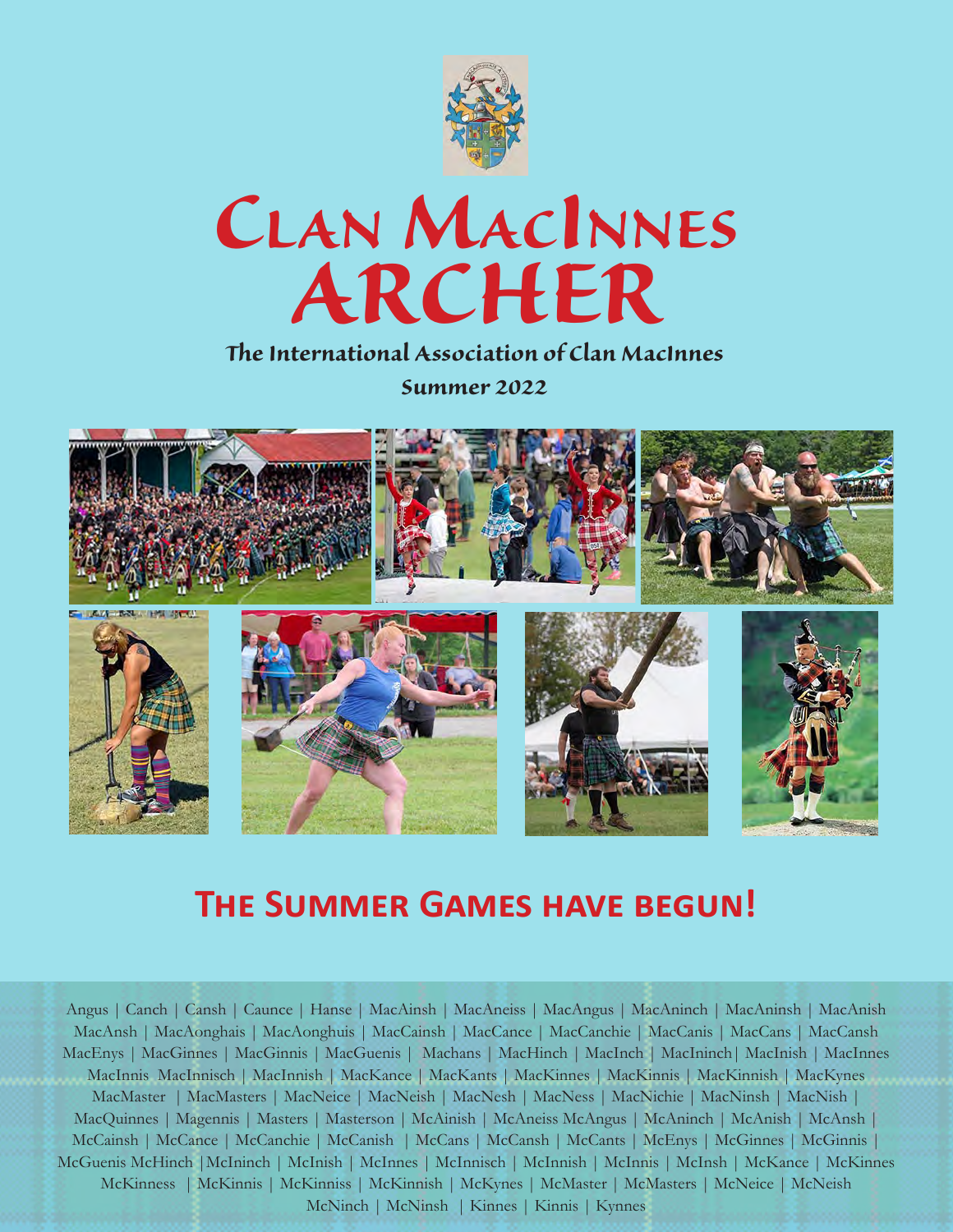

President's Message Pages 2 - 3 2022 MacInnes Scholarship Page 4 2022-2024 Election Candidates Pages 4 - 5 MacInnes AGM picnic form Page 6 Member News Page 7 Australia Beat Page 8 Canada Beat Page 9 Scotland Beat Pages 10 - 11 Fun Facts of the Games Page 11 Everything has a Story Pages 12 - 17 Whisky, Wildlife, Hebrides Cruise Page 17 Summer Fun Page Page 18 Directory of Officers Page 19



#### **President's Musings Summer 2022**

#### **Kenneth McInnis**

My two terms as President of the IACM will come to an end this July. That said – look for me on the ballot for my third and final term (if so elected). We are – per the bylaws – a tad late getting the ballot out, but sometimes stuff just happens. Like you, all our officers have busy lives and sometimes things just slip. In fact, if Editor Donna had not mentioned that I was late on getting this article written for the newsletter, it would still not be finished.

Some of you may not know, but I am the head coach of one of the local high school's girl's lacrosse programs. These past three weeks we have had three games a week and it's surprising just how exhausted a coach can get walking up and down the sidelines talking to himself. Well, the season is over now, and I will be leaving next week for a week-long motorcycle trip with my Motorcycle Club. Then it will be time to get wrapped up in tartan.

We have a lot going on this year, starting with our annual pilgrimage to the Grandfather Mountain Highland Games in Linville, NC. I've got my Chieftain patron package, a house up on Sugar Mountain for a week, and the whole family coming in. Hmm, that reminds me – I must let the powers that be know that we'll have 9 in my party to the Clan's Friday night picnic. I am really looking forward to seeing everyone – hope you can make it as well. Seriously, if my daughter can make it while she is on an R&R from her year-long tour of duty with the Department of State in Iraq – we should all gather on the mountain. Who knows, maybe Myles, Scott and I will do another jig?? Yes, we'll pose for and sign pictures if so desired.

After Grandfather, my family and I will be attending the Virginia Scottish Games & Festival September 3-4 over Labor Day weekend, where along with Clan Douglas (good local friends of mine), we will be the honored clans. I do hope  $-$  at a minimum  $-$  we can get all the local MacInnes' out for a fun weekend. Location: Great Meadows in The Plains, Virginia.

[\(http://www.vascottishgames.org](http://www.vascottishgames.org)). I have also registered the IACM for a tent at the Scotland County Highland Games which will be held, Saturday, October 1 in Laurinburg, NC. [\(http://www.carolina-highlandgames.](http://www.carolina-highlandgames.com) [com](http://www.carolina-highlandgames.com)). No doubt in my mind we will have a huge local

 *Jigging away, left to right: President Ken McInnis, Member Services Director Scott McInnis,and Myles MacInnes, with Clan Bagpiper Rachel Benefield-Pfaff.*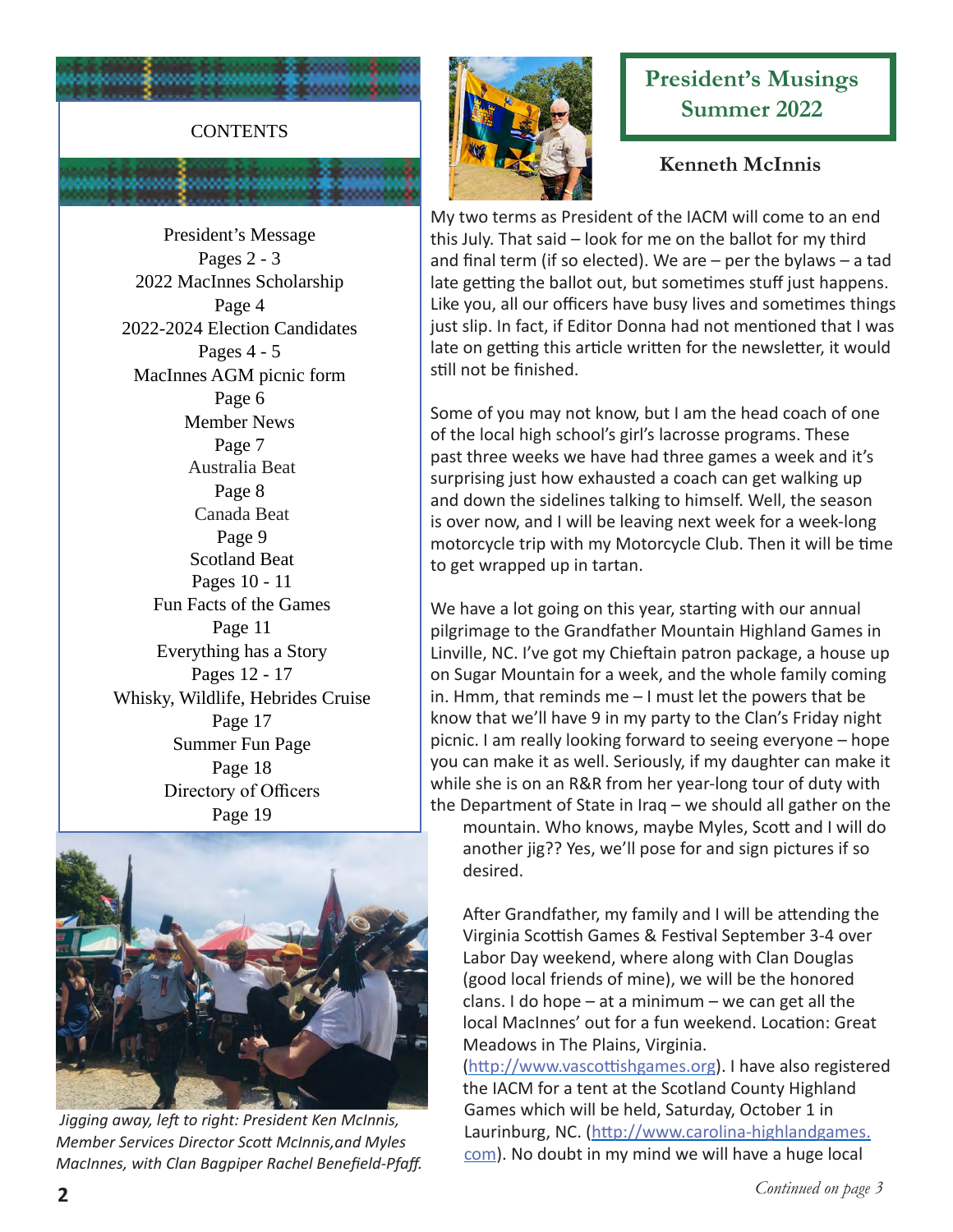turnout as I recall one individual at last year's games saying he had 33 McInnis cousins in the area.

Personally, I can't wait to see all of you at the games this year. It's just that time of year when I smile a bit more and laugh a bit more, and no, it's not just the drams of Jura I'll be drinking and sharing. Wait, is it the Jura? No, it's not the Jura, it's you. Yeah, that's right – I'll stick with

that story. My family and I have been involved in Clan MacInnes doings for the past 4+ decades and our members are the reason we keep coming. So, shake the dust off your kilts, find your sashes, and get ready for a wonderful year. MacInnes Again!!

Yours Aye,

Kenneth McInnis

*P.S. Speaking of Jura, we have a new addition to our family. We bred our Newfoundland – McInnis' wee Piper and had a beautiful litter which – all but one – have gone to their new homes. Please meet McInnis' wee dram of Jura.* 

#### **Special Highland Echoes Concert Will Be Held Near Grandfather Games**

The International Highland Echoes Music & Dance Company will present a music and dance spectacle with 26 of the world's best Highland dancers and Celtic musicians July 7-10. The full-length stage show, titled "Highland Echoes", will perform at the Appalachian Theater of the High Country in Boone, NC, near the Grandfather Mountain Highland Games July 7-10 in Linville, NC. Concert ticket prices are \$25 general, \$12 for children ages 12 and under, and \$55 for VIP. <https://www.highlandechoes.com>or 828-865-3000.

#### **Cover credits, left to right starting at top**

*Bands & Dance -* <https://www.viator.com/tours/Edinburgh/Scottish-Highland-Games-Day-Trip-from-Edinburgh/d739-5211HIGHLAND> *Tug O' War -* <https://rove.me/to/north-carolina/grandfather-mountain-highland-games> *Sheaf toss -* <https://www.topendsports.com/sport/unusual/scottish-highland-games.htm> *Iron throw - [https://www.romanticasheville.com/grandfather\\_highland\\_games.htm](https://www.romanticasheville.com/grandfather_highland_games.htm) Caber toss -* <https://www.yourerie.com/news/local-news/edinboros-highland-games-returns-sept-10-12> *Piper -* <https://www.pinterest.com/pin/506232814350172162>

Editor's Note: Steve & Donna McKinnis, Co-Editors<br>steve@macinnes.org donna@macinnes.org  **[steve@macinnes.org](mailto:steve%40macinnes.org?subject=) [donna@macinnes.org](mailto:donna%40macinnes.org?subject=)**

Last year at this time, the Covid pandemic forced most games globally to cancel, postpone, downsize or stream. Now, let's have big cheers for 2022 and the almostnormal return of our beloved Highland Games. Wherever your corner of the world may be, there's likely a Highland Games within driving or easy flying distance. Now is the time to support your Clan. Show up. Meet Scottish kith and kin. Learn about your Clan MacInnes heritage. Help out – set up the tent/table, man the tent, greet visitors, bake something or bring a bowl of candy to welcome, take down the tent, carry boxes and bins to a car. An hour or two of your help time will be worth ten-fold to whoever is responsible for the games you're attending and the tent you visit.

And enjoy! Watch Highland dancers young and old compete, take in the pipe bands' glorious sounds, enjoy Scottish and Celtic music of more types than you could imagine, sip a dram of whisky or say cheers with beers, savor a meat pie, scone or pasty. 'Tis the games season near and far – like Christmas they happen only once a year, so join the fun.







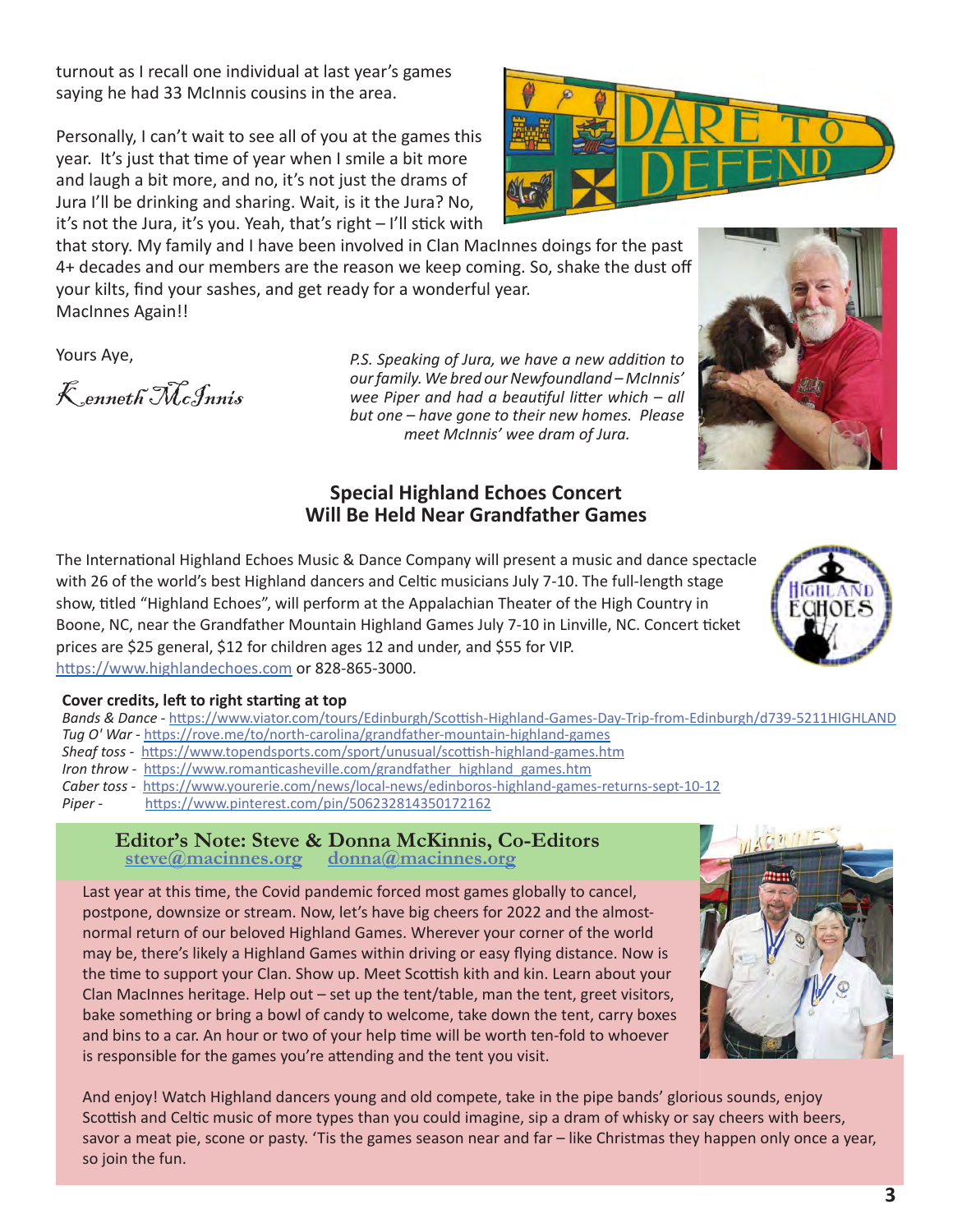## **2022 MacInnes AGM – Picnic in the Park during Grandfather Games**

**WHAT: The 51st Clan MacInnes Annual Meeting will be a picnic.**

**WHEN: Friday, July 8, 2022, starting 6:30 PM.**

- **WHERE: Pavilion at J. Douglas Williams County Park, at Sugar Mountain, NC, behind tennis courts.**
- **DRESS: Casual (no tuxes or evening gowns allowed).**
- **MENU: Barbecue dinner, catered by The Flyin' Pig of Banner Elk. Menu includes chicken and pulled pork, baked beans, cole slaw, choice of bun or cornbread, Oreo cookie cheesecake for dessert, and iced tea. BYOB.**

 **Kid's Plate includes hot dog, mac 'n cheese, Oreo cheesecake, and juicebox.**

**PRICE: \$22 per adult, \$8 for kids under age 12.**

**DEADLINE: Thursday, June 30 for reservation with payment**

| NUMBER OF KIDS @ \$8 ea:       |  |  |
|--------------------------------|--|--|
| TOTAL AMOUNT OF ORDER: \$      |  |  |
| Sweet or unsweetened iced tea? |  |  |

**Please make check payable to IACM and mail to:**

**Treasurer John McInnis**

**114 Millington Trail**

**Mansfield, TX 76063**

**NOTE: IACM prefers payment by check, but cash can be accepted at the picnic.**

**Questions/info: contact Donna McKinnis: [donna@macinnes.org](mailto:donna%40macinnes.org?subject=) or 520-290-1268**